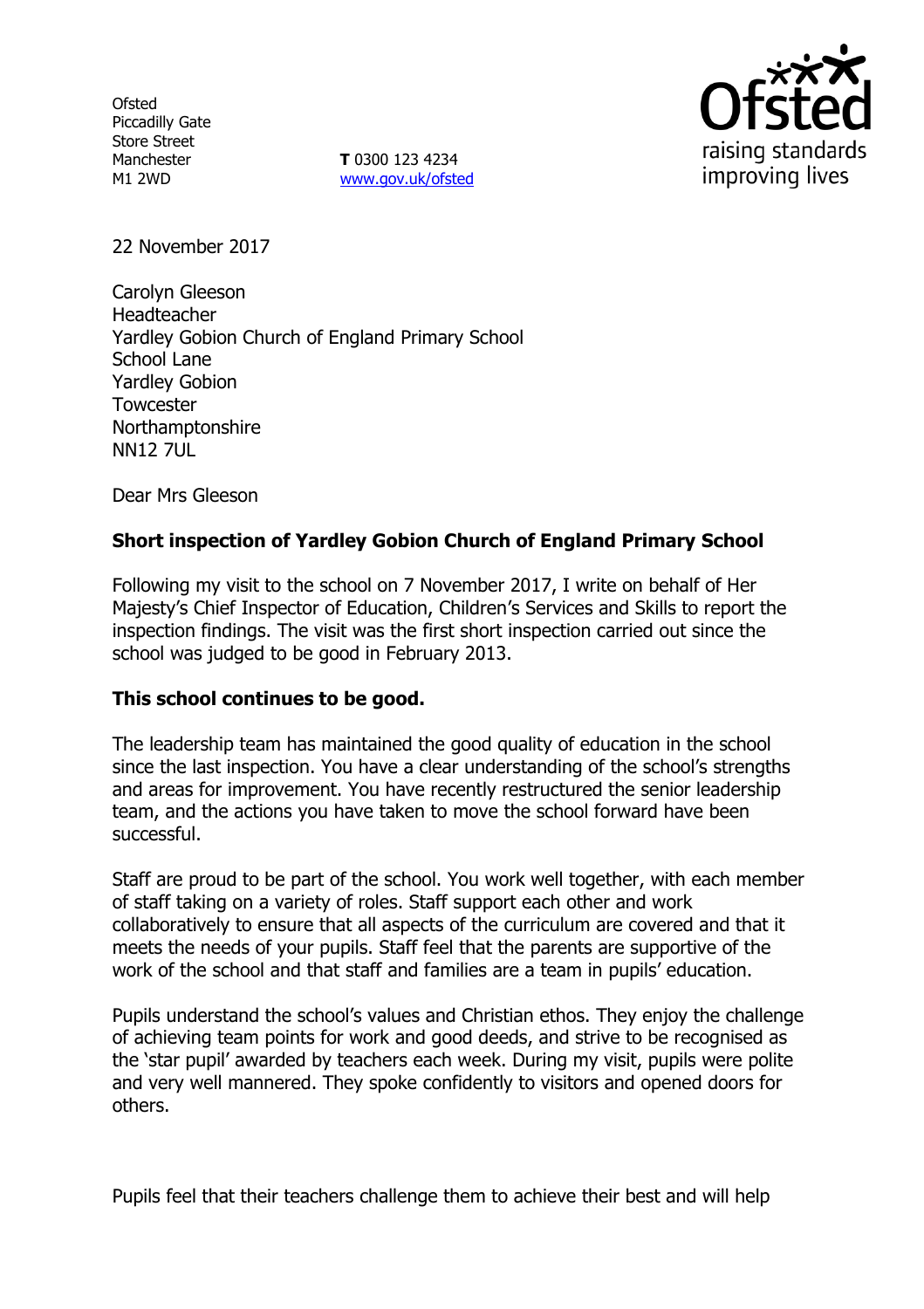

them if they get stuck. They enjoy whole-school projects such as the topic based on 'The Firebird' by Stravinsky for which pupils produced art or computer games inspired by the music and the story.

You make a wide range of extra-curricular activities available for pupils. Clubs include young voices, tag rugby, science club and dodge ball. Pupils enjoy taking part in inter-school sporting competitions and are proud to represent the school in external competitions such as the small schools football tournament.

Parents are very positive about the school. Almost every parent who responded to the online survey, Parent View, or who spoke with me during the inspection believes that the school is well led. They feel that staff listen to them and act on any concerns they may have. Several parents commented that you and other staff work hard to support pupils who have special educational needs (SEN) and/or disabilities.

You have developed good links with the local community including the local church. You use the church as an effective resource to support learning across the curriculum. Pupils attend events such as 'Experience Harvest', an event run by the church for pupils to learn what harvest is, including the wider impact of food production on the environment and the global community.

Following the last inspection, you were asked to ensure that teachers provide pupils with guidance on how to improve their work and to develop boys' writing. Teachers use assessment information to plan next steps in learning. They set work that matches the different abilities in the class. Teachers and teaching assistants provide instant feedback during lessons to develop pupils' understanding. You have ensured that there are opportunities for pupils to write in a range of genres, across the curriculum, and for real-life purposes, such as writing invitations to a friendship party.

The governing body makes a good contribution to the school's leadership. Governors are committed to the school and are passionate about meeting the needs of pupils. They strive for improvement and provide you with robust challenge about how well the school is doing. Governors have good knowledge of the attainment and progress of groups of children. This includes attainment and progress of disadvantaged pupils and those who have SEN and/or disabilities. Governors understand that safeguarding has a high priority and that safeguarding is everyone's business.

## **Safeguarding is effective.**

You ensure that all the necessary checks are in place before an adult starts working or volunteering at the school. You and the school bursar have a clear understanding of the safer recruitment procedures. Records are well organised, clear and fit for purpose. You have made sure that your staff are fully trained and aware of their duty to safeguard pupils. All staff I spoke with were clear about how to pass on concerns.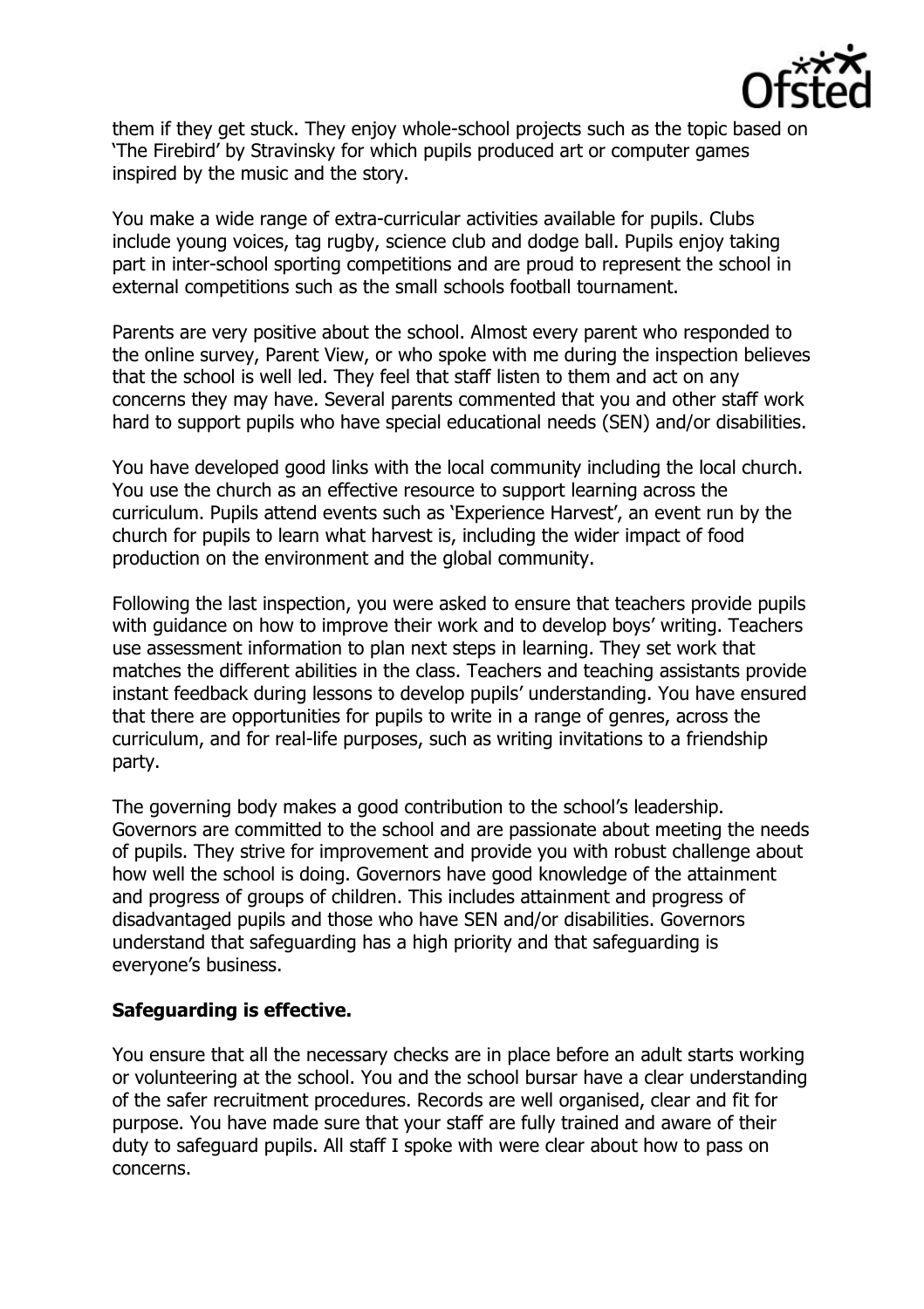

Although there have been very few safeguarding referrals, you are not complacent. You have ensured that staff and volunteers are vigilant in identifying concerns. You have taken particular care to ensure that staff are trained in the dangers of radicalisation, child sexual exploitation and female genital mutilation. Staff and governors are aware of the 'Prevent' duty, and you fully understand what the concerns are within your locality.

# **Inspection findings**

- You and your staff are passionate about providing your pupils with the best possible opportunities and strive for improvement. You respond well to changes in pupil numbers each year and adapt quickly to meet the needs of all your pupils.
- $\blacksquare$  In order to assess the learning of all your pupils, you carry out termly assessments to track and monitor progress. Assessment information is used to finely target pupils' gaps in learning and, as a result, they make good progress. Teachers support pupils well to develop and learn new skills.
- You and your teachers have ensured that pupils who have SEN and/or disabilities receive appropriate support. These pupils settle well and make good progress.
- Teachers and teaching assistants use questioning well to develop and deepen pupils' understanding. They provide pupils with support to solve tricky problems or deepen understanding, or provide support when they are stuck. Occasionally, teachers do not move learning on quickly enough and, as a result, some pupils disengage from learning.
- You recognised that your pupils needed further opportunities to develop their reading comprehension. You have introduced a new system to encourage pupils to read more and a greater variety of books. An online system has supported pupils in developing their reading and comprehension skills at home. Pupils have responded well to this new system. They enjoy the challenge of achieving reading miles awarded for each time they read at home or in school.
- $\blacksquare$  The quality of teaching and learning in phonics is not as well developed as the rest of the curriculum. Pupils are not provided with enough opportunities to practise new and previously learned sounds. There is no clear method in place for teaching phonics systematically and with continuity across the school. The proportion of pupils achieving the expected standard in the Year 1 phonics screening check has improved and is now at the national average. However, when compared with standards in the rest of the school, the attainment in phonics is not as strong.
- You and other leaders identified that pupils were not making as much progress in writing as in other areas of the curriculum. You have reviewed the skills that pupils need to master, and teachers are using assessment information to track and monitor pupils' progress. However, sometimes teachers do not use this information carefully enough to provide opportunities for pupils to develop their skills further.
- You and your staff have high expectations of pupils in mathematics. Pupils are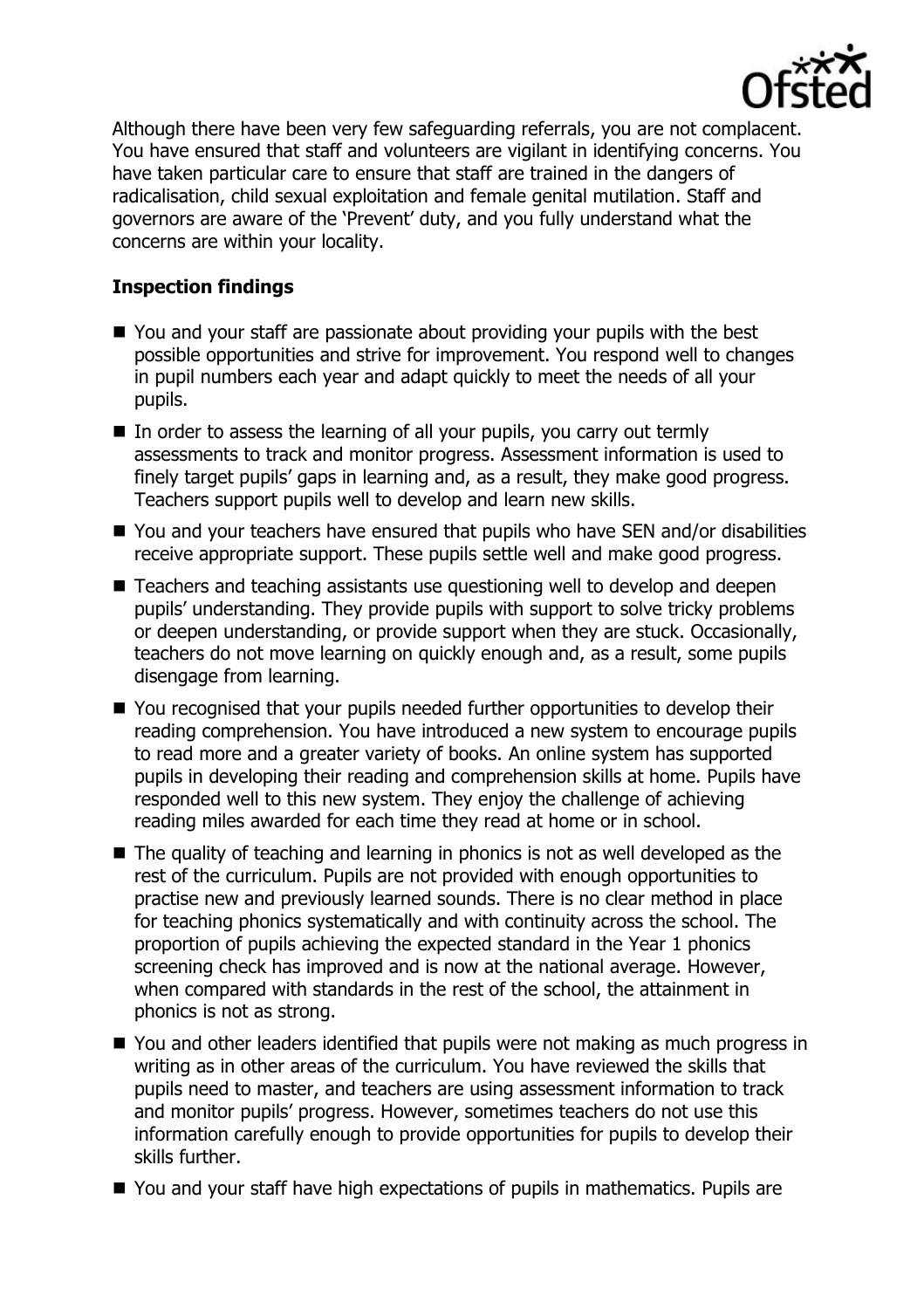

encouraged and supported to learn basic skills in order for them to be secure when tackling new concepts. Pupils said that they are good at mathematics because they know their times tables. They also said that they relish teachers giving them hard problems to work out.

- The curriculum is broad and balanced and designed to interest all pupils. Topics include history, geography and science knowledge as well as social concepts, such as celebrating differences and the value of friendship. You provide your pupils with many opportunities to learn about other faiths and cultures.
- Pupils' behaviour is exemplary. Pupils said that there are no incidents of bullying. If they have a problem, they said that they know who they can talk to. Pupils know how to keep themselves safe, including online.
- **Pupils play well together. Older pupils help younger pupils and make sure that** they have someone to play with. There is a buddy bench on the playground, but pupils said that this is never needed, as everyone is always nice to each other. Pupils understand the importance of good attendance and strive to achieve 100% attendance. They are keen to learn and to challenge themselves and have ambitions for their futures.

# **Next steps for the school**

Leaders and those responsible for governance should ensure that:

- $\blacksquare$  the quality of teaching and learning in phonics is developed to ensure that there is a consistent approach to developing pupils' knowledge and that pupils are provided with opportunities to practise and use sounds
- $\blacksquare$  teachers utilise time in lessons to ensure that learning time is not lost
- $\blacksquare$  teachers use their knowledge of what pupils can do in writing to set work that challenges them.

I am copying this letter to the chair of the governing body, the director of education for the Diocese of Peterborough, the regional schools commissioner and the director of children's services for Northamptonshire. This letter will be published on the Ofsted website.

Yours sincerely

Helen Williams **Her Majesty's Inspector**

## **Information about the inspection**

I met with you and the vice chair of the governing body. I spoke with teachers and the school bursar. Four pupils gave me a tour of the school. I observed learning taking place during the morning. I scrutinised a selection of pupils' workbooks. I examined a range of the school's documentation, including its self-evaluation